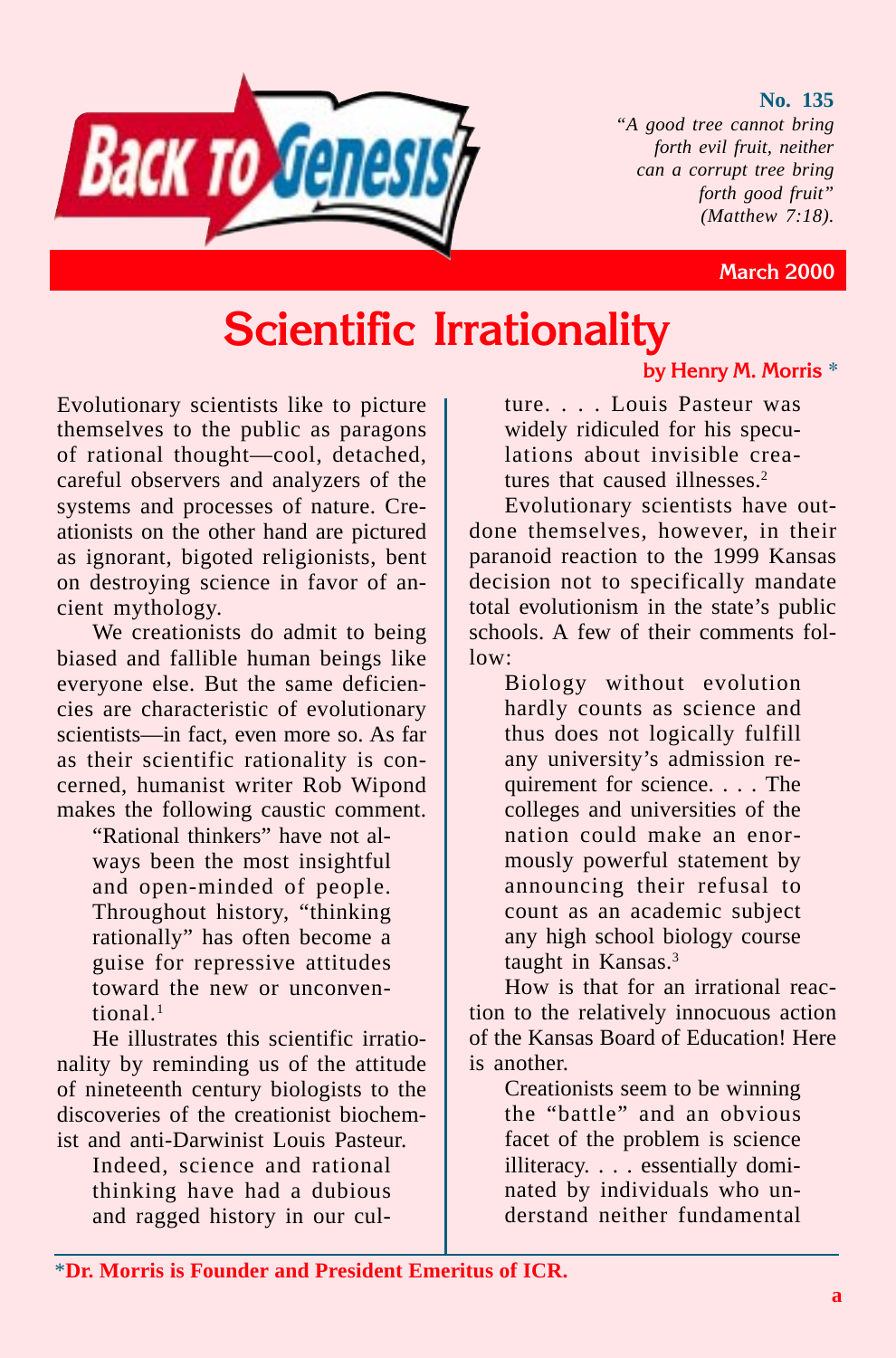scientific theories nor what science is.4

If creationist scientists, thousands of whom have postgraduate degrees in science from accredited universities, are so illiterate scientifically, how do they manage to win all their formal scientific debates with evolutionists? This prompted an evolutionary botanist to make the following irrational comment.

After participating in and watching debates with creationists eager to argue about supposed gaps in the evidence for evolution and natural selection, I concluded that arguing about the data is pointless. . . . The debate . . . should instead center on the basic philosophies of science and religion.  $\ldots$ <sup>5</sup>

This is typical. Evolutionists would rather debate philosophy and religion than scientific data and evidence.

Another comment of Rob Wipond is appropriate at this point.

Ultimately, what we call rational thinking may just be a highly sophisticated and powerful method of self-delusion.<sup>6</sup>

### **The Cosmophysicists**

But if we would see the most egregious of all evolutionary scenarios, we must explore the wonderland of evolutionary cosmo-physics. Here we encounter an ever-changing kaleidoscope of quantum fluctuations of nothing into everything, cosmic inflation, multiple universes, ten-dimensional spaces, effects without causes, black holes, universes reproducing themselves, cold, dark matter, ordered systems out of chaotic explosions, hyper-strings, antimatter, loops of time, and all kinds of marvels generated by higher-dimensional mathematics and computer simulations. Not only have these scenarios extended

themselves back multi-billion years to the big bang and beyond, but also into the infinite future.

The sheer chutzpah of physicists is amazing. Not content to speculate on the first  $10^{-43}$  seconds of the universe, they believe they can map out—at least roughly—the next  $10^{100}$  years and beyond.7

Brilliant and inventive such calculations undoubtedly are—but rational?

An eminent scientist and science writer—himself an evolutionist—says that these cosmophysical theoreticians, especially those seeking what they call a theory of everything, have "become lost in a fantasy land of higher dimensional mathematics that has less and less to do with reality."8

We creationists think that it is much more rational to believe that *"In the beginning God created the heaven and the earth" (Genesis 1:1).* God is the uncaused First Cause that adequately explains all the effects in the universe.

### **The Gaians**

Another group of evolutionary scientists are advancing the pagan Gaia hypothesis, attributing the innumerable evidences of rational design in the universe to the irrational explanation that the earth is alive and creating itself, so to speak, perhaps as a component of the conscious cosmos that has evolved itself into being. Dorion Sagan, son of the famous astronomer, Carl Sagan, is one of these.

Scientific evidence for the idea that the Earth is alive abounds . . . the Gaia hypothesis . . . lends credence to the idea that the Earth—the global biota in its terrestrial environment—is a giant organism.9

Gaia, of course, was the name of the Greek goddess of the Earth.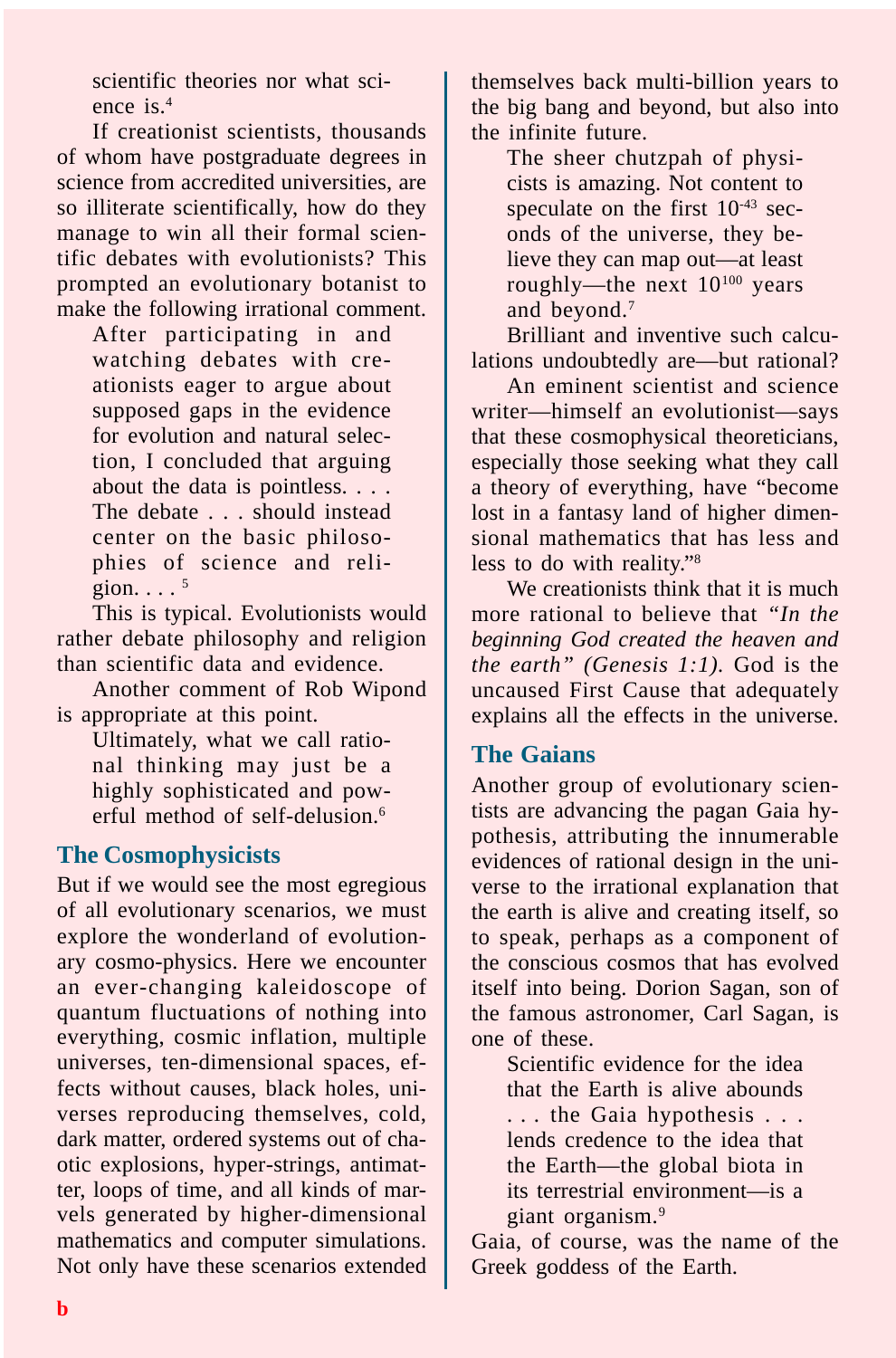## **Evolutionary Psychology, and Sociology**

And what could be more irrational than having scientists who don't believe in the human "psyche" (or soul) studying supposed disorders of the soul in terms of evolution and calling it psychology (literally, "study of the soul")? Psychologists and psychiatrists often are afflicted with mental disorders themselves and are notoriously unsuccessful in solving such disorders in others.

Governments spend even more billions on mind and brain research while journals and conferences dealing with neuroscience multiply like rabbits. . . . But so far there has been virtually no payoff in diagnosing and treating mental illness.10

This is most likely because they interpret mental and emotional problems in terms of our supposed evolution from animals instead of their true source in man's sinful nature and practices, originating ultimately in rebellion against God and His Word.

In terms of sheer complexity, particle physics is a child's game—a 10-piece jigsaw puzzle of Snow White—compared with neuroscience . . . Nobody has come close to solving such "core" mysteries as consciousness, the self, free will and personality.<sup>11</sup>

As far as sociology is concerned, evolutionary "science" has been applied to justify all manner of social evils, from sexual promiscuity and abortion to communism, racism, and Nazism, all of which are claimed by their practitioners to be "scientific" because they are based on evolution.

Since Darwin's death, all has not been rosy in the evolutionary garden. The theories of the Great Bearded One have been

hijacked by cranks, politicians, social reformers—and scientists—to support racist and bigoted views. A direct line runs from Darwin . . . to the extermination camps of Nazi Europe.12

Charles Darwin may not have approved of some of the fruits grown from the tree he planted. But, as the Lord Jesus said: "*Ye shall know them by their fruits. . . . A good tree cannot bring forth evil fruit, neither can a corrupt tree bring forth good fruit*" (*Matthew 7:16,18*).

#### References

- 1. Rob Wipond, "The World is Round (and Other Mythologies of Modern Science)," *The Humanist* (March/April 1998), p. 9.
- 2. Ibid.
- 3. Herbert Lin, "Kansas Evolution Ruling," *Science* (vol. 285, September 17, 1999), p. 1849.
- 4. John W. Geisman, "Active Scientists Make the Difference," *Geotimes* (vol. 44, October 1999), p. 19.
- 5. Barry A. Pelevitz. "Science and the ??? Versus of Religion," *Skeptical Inquirer* (vol. 23, July/August 1999), p. 33.
- 6. Rob Wipond, op. cit., p. 10.
- 7. Marcus Chown, "Time after Time." Review of *The Five Ages of the Universe* (The Free Press). In *New Scientists* (vol. 163, August 31, 1999), p. 47.
- 8. John Horgan, "The Big Bang Theory of Science Books," *New York Times Book Review*. December 1997, p. 39.
- 9. Lynn Margulis and Dorion Sagan. *Slanted Truths: Essays on Gaia, Symbiosis and Evolution* (New York: Springer-Verlag, 1997), p. 190.
- 10. John Horgan, "Endless Voyage," *New Scientist* (vol. 163, September 18, 1999), p. 49.
- 11. Ibid., p. 50.
- 12. Martin Brookes, "Ripe Old Age." *New Scientist* (vol. 161, January 30, 1999),  $p. 41.$